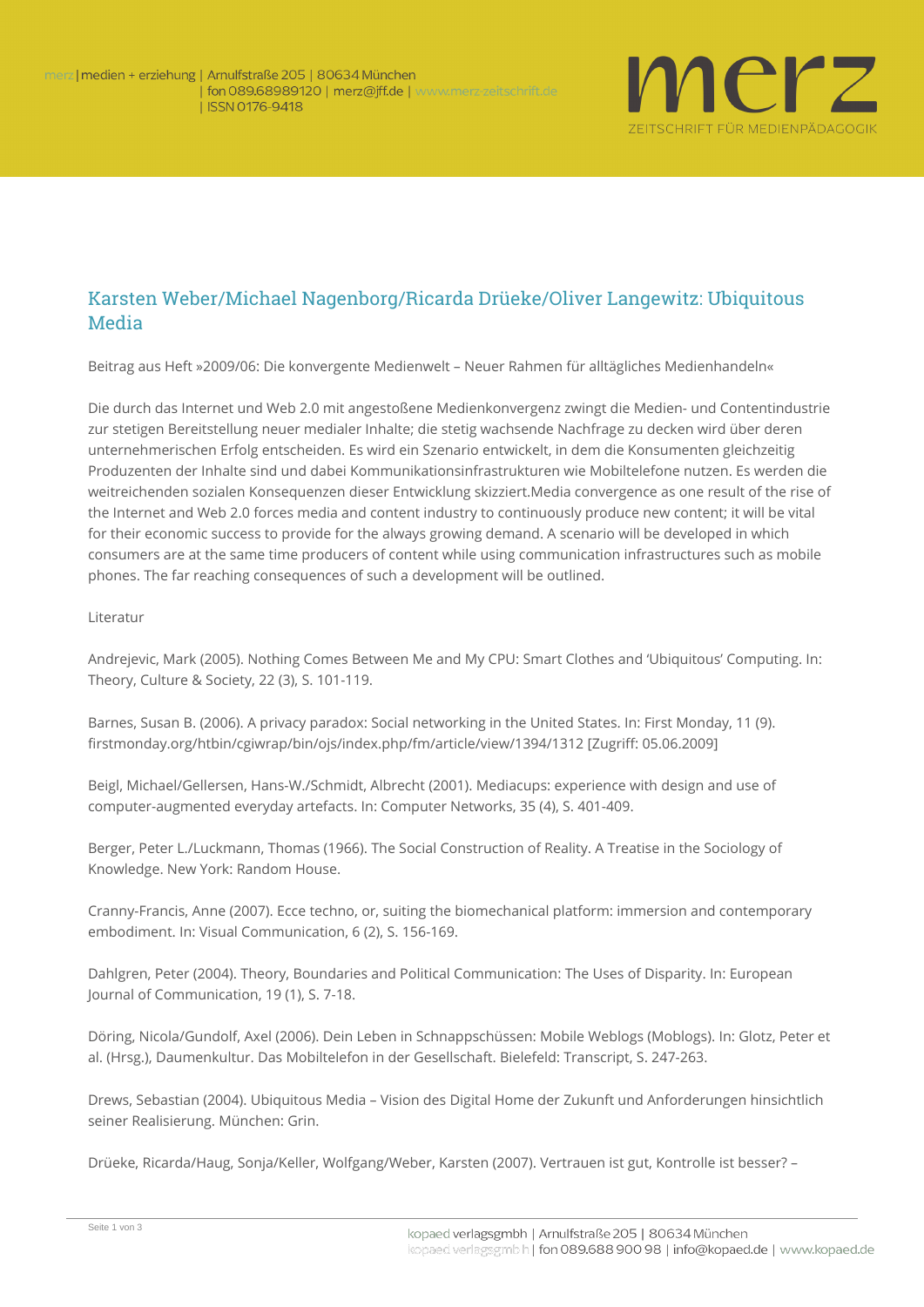

Privatsphäre und die Nutzung digitaler mobiler Endgeräte in interpersonalen Beziehungen. In: merz | medien + erziehung, 51 (6), S. 25-35.

Drüeke, Ricarda/Weber, Karsten (2008). Politische Kommunikationim Web 2.0 – konzeptionelle Überlegungen zu einem (nicht völlig) neuen Phänomen. In: Zeitschriftfür Kommunikationsökologie und Medienethik, 1 (10), S. 48-51.

Escudero Chauvel, Lucrecia (1997). The Media Contract. In: Nöth, Winfried (Hrsg.), Semiotics of the Media. State of the Art, Projects, and Perspectives. Berlin, New York: de Gruyter, S. 99-107.

Fayyad, Usama/Piatetsky-Shapiro, Gregory/Padhraic, Smyth (1996). The KDD Process for Extracting Useful Knowledge from Volumes of Data. In: Communications of the ACM, 39 (11), S. 27-34.

Featherstone, Mike (2009). Ubiquitous Media: An Introduction. In: Theory, Culture & Society, 26 (2-3), S. 1-22.

Fleisch, Elgar/Mattern, Friedemann (Hrsg.) (2005). Das Internet der Dinge – Ubiquitous Computing und RFID in der Praxis. Berlin: Springer.

Frank, Christian/Bolliger, Philipp/Mattern, Friedemann/Kellerer, Wolfgang (2008). The Sensor Internet at Work: Locating Everyday Items Using Mobile Phones. In: Pervasive and Mobile Computing, 4 (3), S. 421-447.

Goffman, Erving (1959). The Presentation of Self in Everyday Life. New York: Anchor Books.

Golding, Paul (2006). Die Zukunft der Mobiltelefonie im Zeitalter der dritten Handygeneration (UMTS). In: Glotz, Peter et al. (Hrsg.), Daumenkultur. Das Mobiltelefon in der Gesellschaft. Bielefeld: Transcript, S. 277-295.

Hall, Edward T. (1989). Beyond Culture. New York: Anchor Books.

Huberman, Bernardo A./Romero, Daniel M./Wu, Fang (2009). Crowdsourcing, Attention and Productivity. [arxiv.org/abs/0809.3030](http://arxiv.org/abs/0809.3030) [Zugriff: 17.06.2009]I

shii, Hiroshi/Ullmer, Brygg (1997). Tangible bits: towards seamless interfaces between people, bits and atoms. In: Rosson, Mary Beth et al. (Hrsg.), Proceedings of the SIGCHI conference on Human factors in computing systems. Atlanta/Georgia: Addison-Wesley, S. 234-241.

May, Harvey/Hearn, Greg (2005). The mobile phone as media. In: International Journal of Cultural Studies, 8 (2), S. 195-211.

Monahan, Torin/Wall, Tyler (2007). Somatic Surveillance: Corporeal Control through Information Networks. In: Surveillance & Society, Special Issue on 'Surveillance and Criminal Justice' Part 1, (3), S. 154-173. www.surveillanceand-society.org/articles4(3)/somatic.pdf [Zugriff: 23.04.2009]

Nagenborg, Michael (2005). Privatheit unter den Rahmenbedingungen der IuK-Technologie. Wiesbaden: VS Verlag.